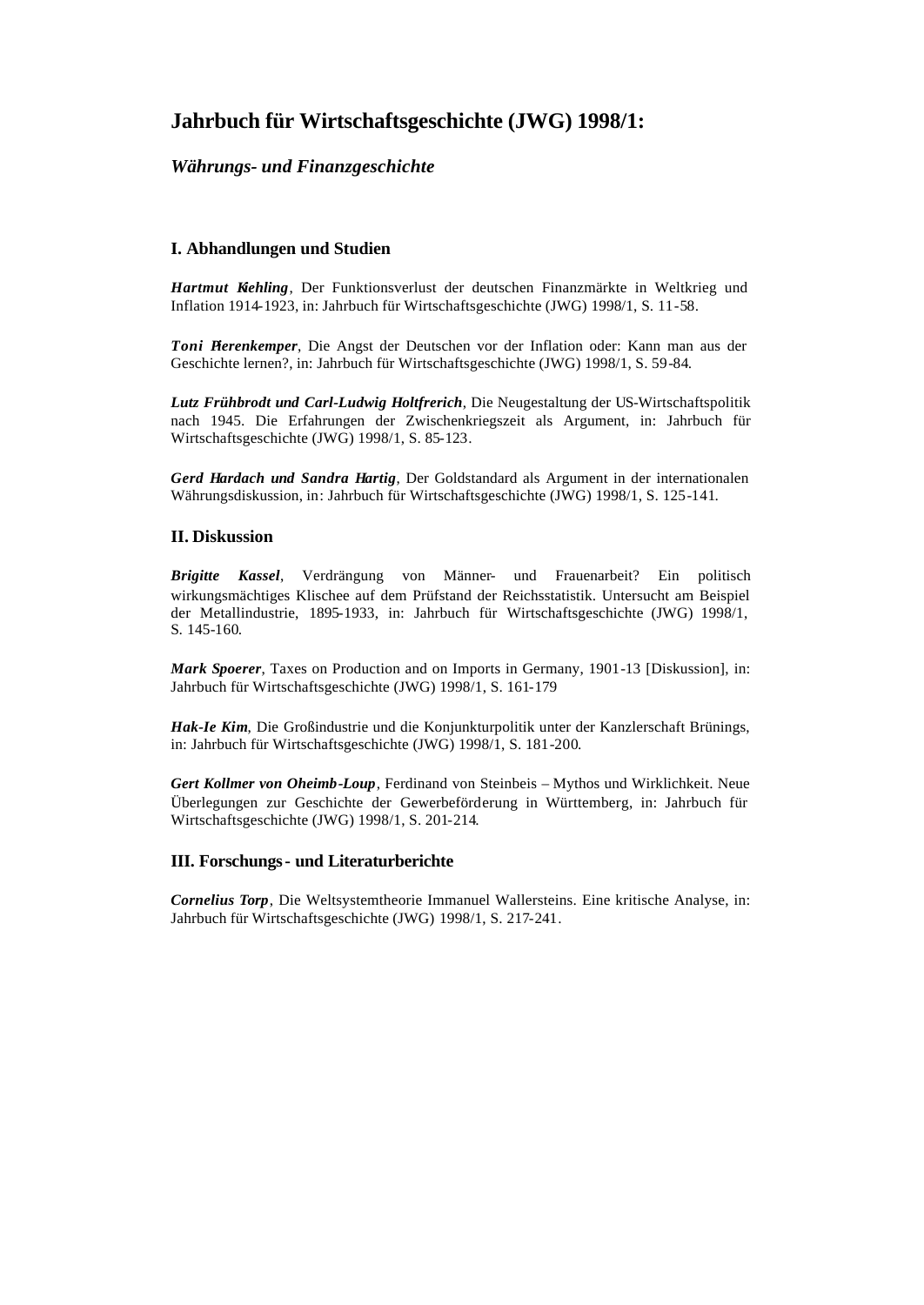#### **I. Abhandlungen und Studien**

#### **Hartmut Kiehling, Der Funktionsverlust der deutschen Finanzmärkte in Weltkrieg und Inflation 1914-1923**

*Abstract*

German collective unconscious contains the memory of the failure of financial markets during and after World War I. This article shows the volatility of prices and turnover and the fluctuations of capital formation and its structure during this period. A detailed description of external market shocks covers inflationary development itself, cross-border capital movements, capital flight into alternative investments and government intervention. The consequence of these external shocks was a loss of price functions. Instead of medium to long term investments and credits, short term speculation and arbitrage became dominant. In addition to price differentially, liquidity and safety motives were of growing importance. Price transparency of the markets sank to a large extent and there were barriers to enter many financial markets. All this led to an almost complete disintegration of these markets: Price connections between different markets disappeared and most of them became fragmented. Step by step the behaviour of German financial markets changed: Rigidity of war economy paralysed important markets until 1922 while some financial markets almost continually suffered from severe fluctuations ever since the end of the war. During hyperinflation market participants tended to act only in one direction. As a result German financial markets destabilized and were probably rules by chaotic regimes.

#### **Toni Pierenkemper, Die Angst der Deutschen vor der Inflation oder: Kann man aus der Geschichte lernen?**

*Abstract*

The "quantity theory of money" belongs to the hard core of economics, but what seems to be missing is a comparable "quality theory of money" i.e. a theory which can explain how that precondition of a going monetary system, trust in stable money, originates and is maintained. This article focuses on that central element of the monetary system, drawing on the example of Germany´s two major twentieth-century inflations: the first from 1914 to 1923 and the second from 1936 to 1948. Both inflations were caused by a huge expansion in government spending during the two world wars; but the consequences were quite different. The great inflation of the twenties led to a chaotic popular reaction and lived on in popular memory as a traumatic experience for decades, while the inflation which accompanied World War II and the currency reform which terminated it in 1948 have remained as a more or less successful episode in the beginnings of postwar German reconstruction. Taking a closer look at the individual and collective reaction of the German people during hyperinflation from 1920 to 1923, it becomes obvious that different groups and institutions lagged in terms of recognizing and reacting to shifting expectations and collapsing trust in the value of money, and that these groups enjoyed differing opportunities to react appropriately to these shifts and collapse. These reactions can be described as a game and quite possibly can be analyzed in terms of modern models of collective action. In any case, in order to draw reasonable lessons